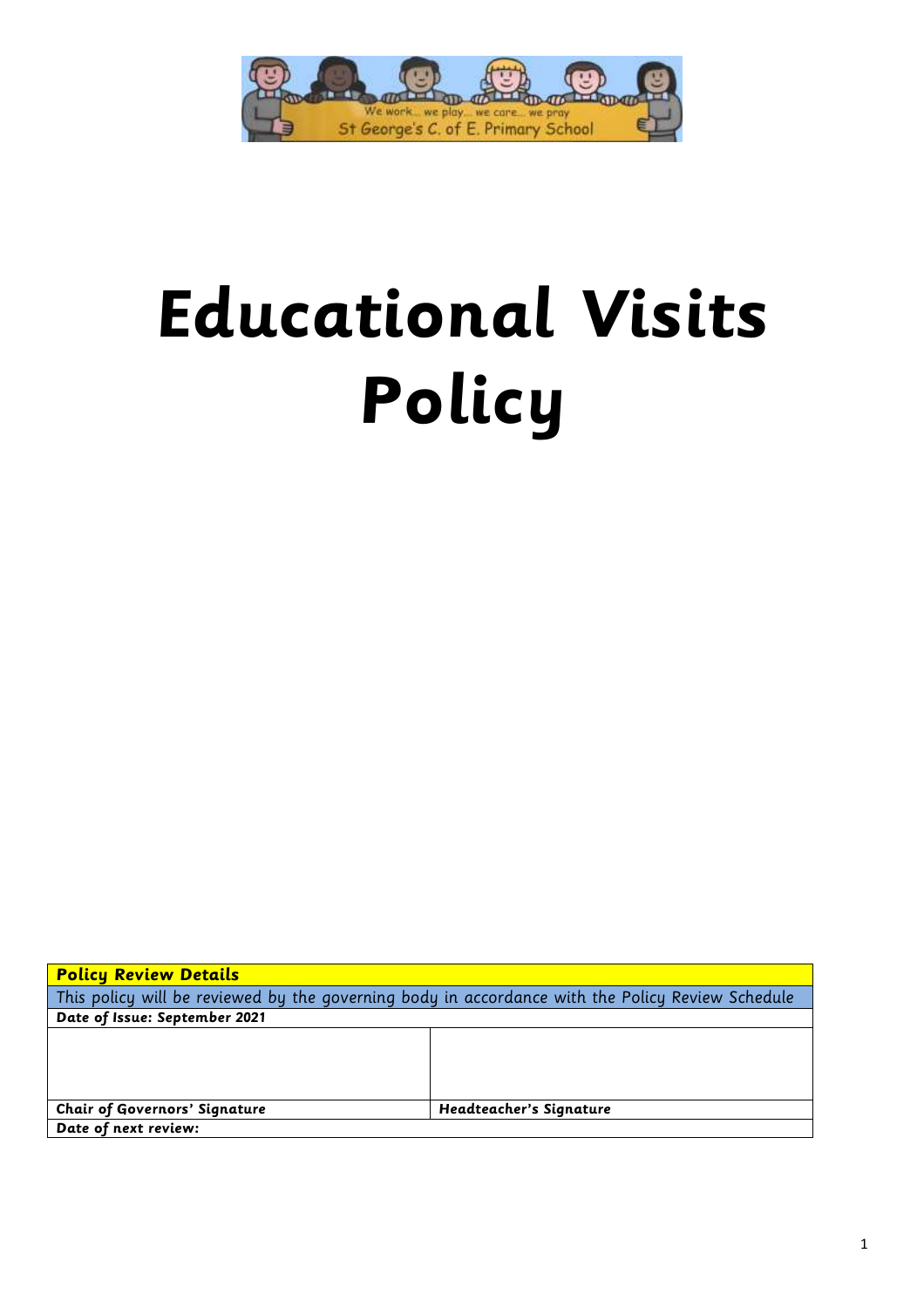# **Policy for Educational Visits, Outdoor Learning and Adventurous Activities**

### **Introduction**

This policy sets out the establishment procedures within which all employees must operate. Further details can be gained by referring to the Employer Policy as detailed in Section 2.

Every young person should experience the world beyond the classroom as an essential part of learning and personal development, whatever their age, ability or circumstances.

Learning beyond the classroom is the use of places other than the classroom for teaching and learning. It is about getting children and young people out and about, providing them with challenging, exciting and different experiences to help them learn.

It is about raising achievement through an organised, powerful approach to learning in which direct experience is of prime importance. This is not only about what we learn but importantly how and where we learn. It is not an end in itself but rather a vehicle to develop the capacity to learn. Good quality learning beyond the classroom adds much value to classroom learning.

# **1. Scope and responsibilities**

This policy applies to all educational visits, outdoor learning and adventurous activities carried out with young people. It does not apply to work-experience placements, work related learning or alternative provision.

The Headteacher has appointed an Educational Visits Co-ordinator. They will have the training and experience to enable them to competently discharge their responsibilities as listed in The Employer Policy.

The Educational Visits Co-ordinator is: Lizzie Peters (DHT)

Administrative tasks will be carried out by: Lizzie Peters/Kay Worsley

# **2. Establishment policy and procedures**

The Salford City Council Policy for Educational Visits, Outdoor Learning and Adventurous Activities (June 2018) has been adopted by the governing body as its policy. The governing body recognises that it is the employer and retains responsibilities for health and safety. It will discharge its duties through the adoption of the policy and retain competent advice, additional approval and monitoring through North Yorkshire Educational Visits Advisory Service. Specific local procedures will be in line with, but not duplicate this policy.

Where there is conflict with non-statutory guidance or advice from other sources the employer policy will take precedence with clarification sought from the Headteacher, and if required from North Yorkshire Educational Visits Advisory Service.

#### **Consent**

Routine acknowledgement: Whilst it is not a legal requirement to gain parental consent for curriculum activities, written acknowledgement will be gained on enrolment for routine local visits and activities which are a part of our normal educational provision during the school day and information regarding the nature of the types of visit will be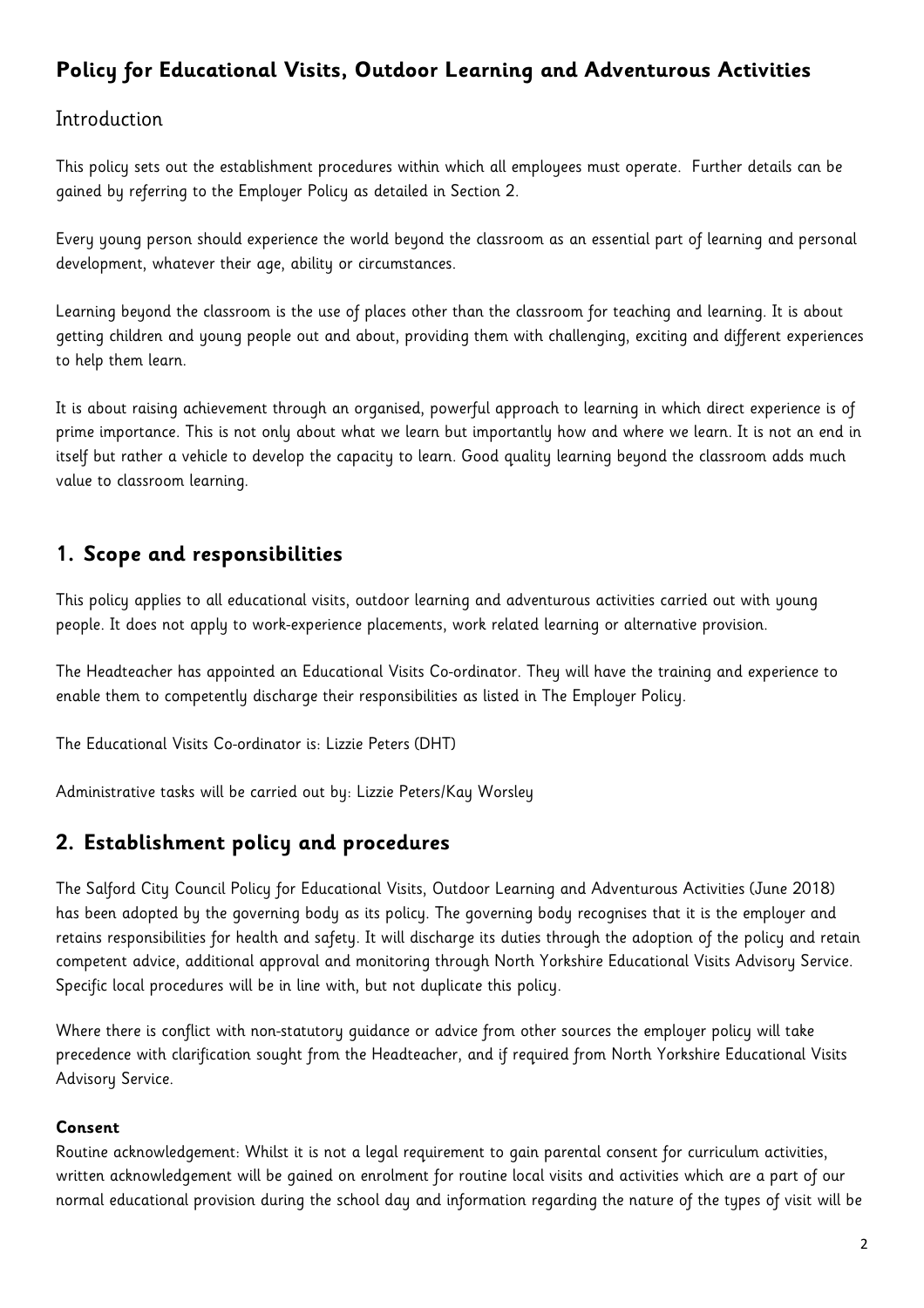included on our website, on ClassDojo and with the acknowledgment request. We will always aim to fully inform parents by letter of the nature of each visit, activity or series of a similar nature, remind parents that they have acknowledged this, and give opportunity to update information and emergency contact details. On occasions a curriculum opportunity may become available at short notice and we will always aim to notify parents that their child will be offsite but this may not be possible.

Non-routine consent: Written consent will be gained on enrolment for those visits which are non-routine visits and activities and those visits which fall outside of normal hours. We will fully inform parents by letter of the nature of each visit, activity or series of a similar nature.

Specific consent: Written consent will be gained for every individual visit, activity or series of a similar nature which involve a higher level of risk including but not limited to longer journeys, residential visits and adventurous activities. We will fully inform parents by letter of the nature of each visit, activity or series of a similar nature.

Medical information: We will use the medical information on record in our Student Information Management system alongside any updated information which parents will be given the opportunity to provide for most visits and activities. Where visits or activities involve a higher level of risk it may be appropriate for separate medical information and consent forms to be completed.

#### **Staff competence**

Records will be kept of induction, training, relevant qualifications and competence using the 'My Details' section of Evolve.

To ensure sustainability of important visits deputy leaders will be appointed in order that contingency plans can be put in place should a visit leader be indisposed.

#### **EVC Training**

The Educational Visits Co-ordinator will attend appropriate training and revalidation as required by the employer.

#### **Visit Leader Training**

Visit leaders will be approved by the Headteacher and will have attended appropriate training as required by the employer.

# **3. Planning and approval procedures**

Visit leaders should follow the employer policy, establishment policy, guidance, local procedures and standard assessments of risk.

Risk management is a vital part of planning and assessing benefits and risk associated with visits and activities. Sensible risk management relates to identifying significant hazards and mitigating against risk through appropriate control measures. It is not a paperwork exercise but a dynamic process before and during a visit or activity in order that young people can be kept safe from harm. At [insert name of school] we have identified a Local Learning Area which includes all the places that we visit and the activities that we undertake routinely. Details of our Local Learning Area are contained within the appendix which includes generic risk assessment. Wherever the need arises additional risks and significant findings will be recorded using event specific risk assessment.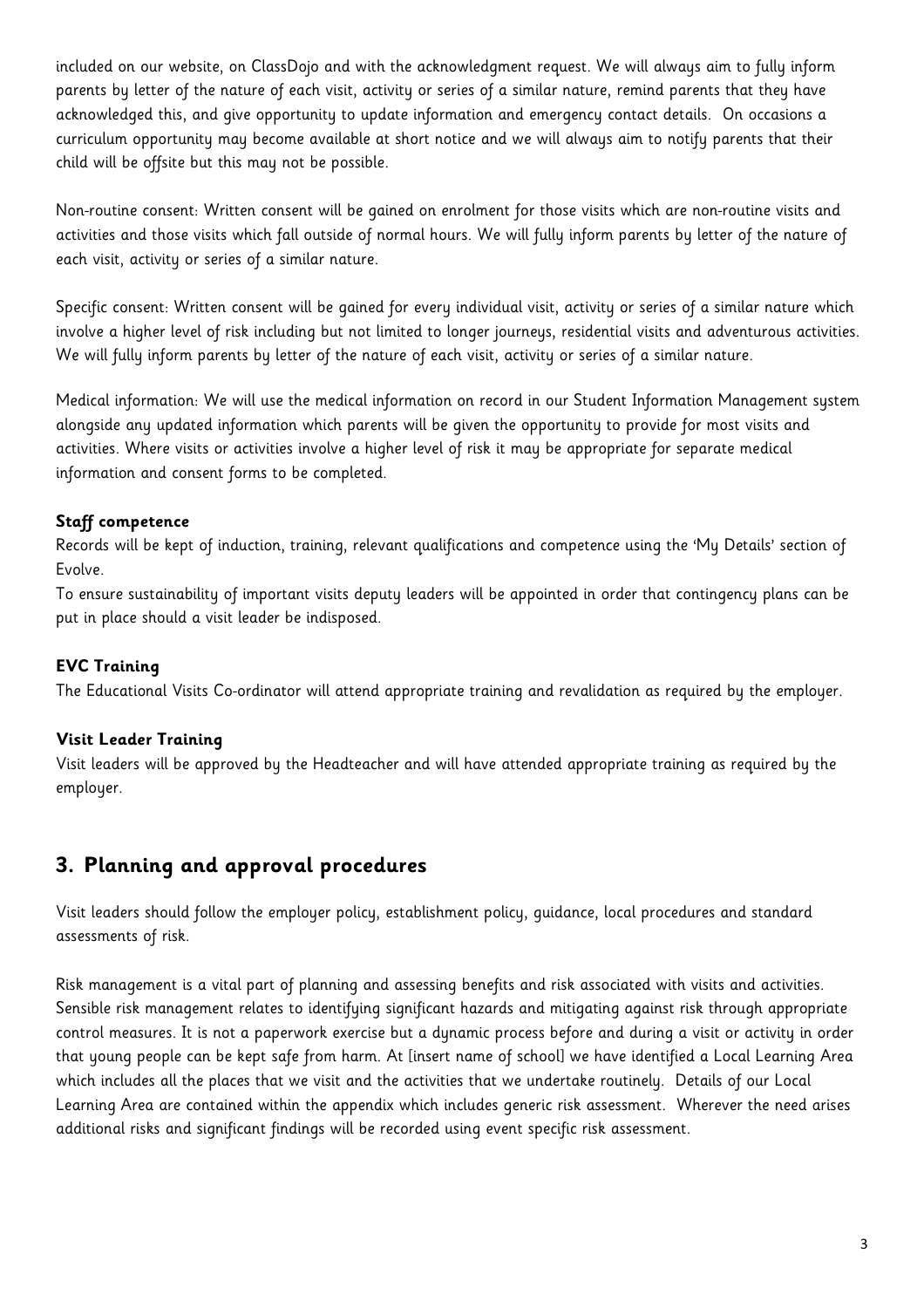External providers: Wherever possible visit leaders will gain credible assurances of health & safety management systems and quality provision through a Learning Outside the Classroom Quality Badge. Alternatively assurances will be gained through a Provider Statement as detailed in the employer policy

# 4. Visit Planning and Management System

Evolve is the school's and Salford City Council's web-based system used to facilitate the efficient planning, management, approval and evaluation of visits. All staff that lead or accompany visits can access their own account which is set up by the Educational Visits Co-ordinator.

The default option is a day visit within the United Kingdom. Visits can be further categorised as follows:

- On-site or local learning area
- Joint visit
- Overseas
- Residential
- Adventurous (provider led)
- Adventurous (self-led)

Visits will be recorded as detailed in the summary table below.

Approval of visits will be made as detailed below. Initial approval in principal will also be gained as required in the employer policy.

#### **Governing Body:**

The governing body has a strategic role to set the vision and direction of the school and has responsibility for its educational and financial performance. To enable this it will hold the Headteacher to account by oversight of learning beyond the classroom opportunities to ensure that the educational experiences are of high quality, that best value is obtained and financial regulations are adhered to.

Additionally as the employer, approval will be retained for visits abroad and all self-led adventurous activities in line with the employer policy. The governing body delegate the scrutiny of these visits to North Yorkshire Educational Visits Advisory Service.

**Adviser:** Visits abroad and all self-led adventurous activities regardless of location. (As detailed in guidance).

**Headteacher**: Visits abroad, all adventurous activities, residential visits and non-local day visits

**Educational Visits Co-ordinator:** Local walking visits, bike ability training, local sports fixtures and local swimming visits.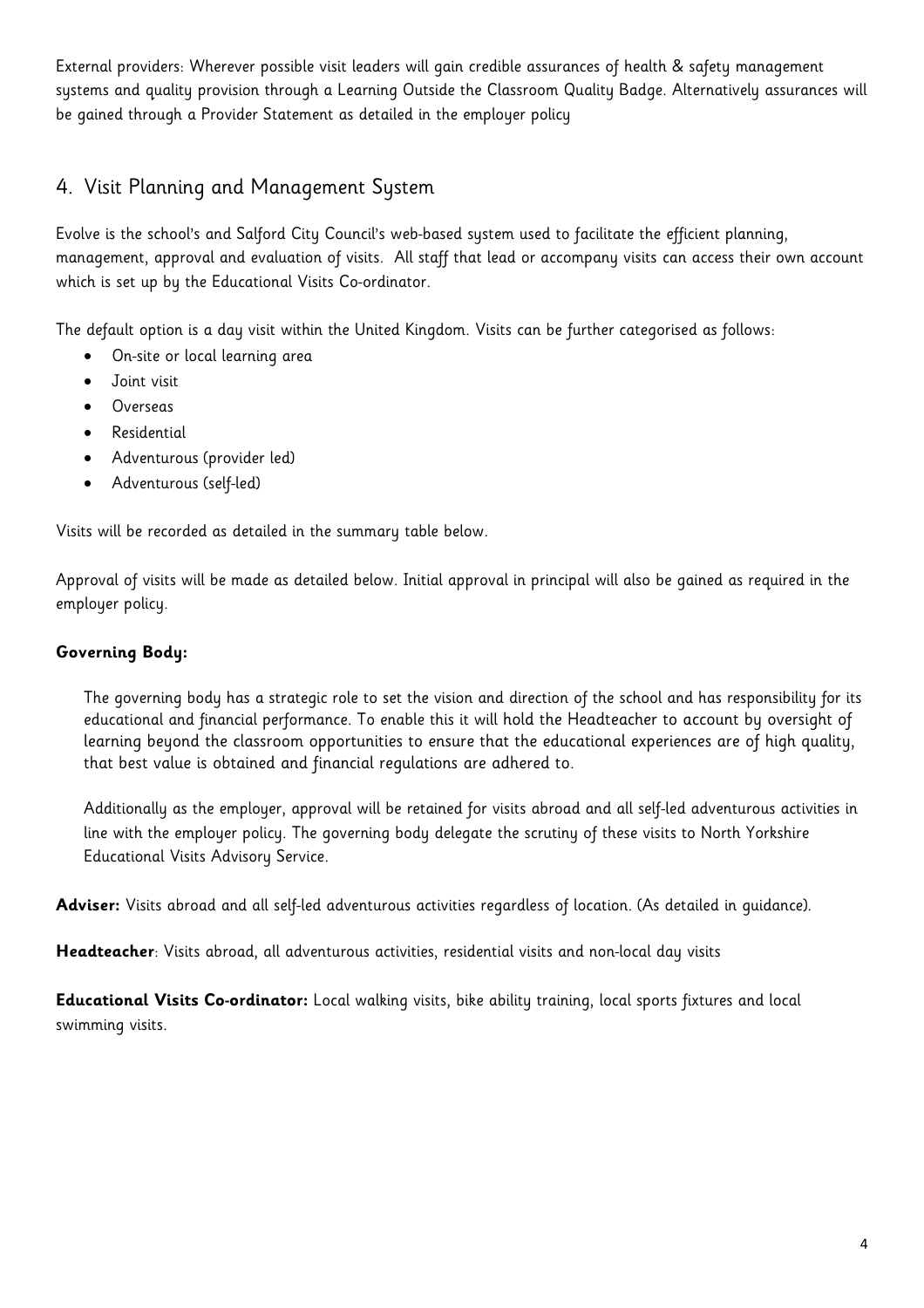#### **Visit planning approval summary table for St George's C of E Primary School**

|                                | <b>Planning/Recording</b><br><b>Process</b>         | <b>Risk Management</b>        | <b>Final Approval</b> |
|--------------------------------|-----------------------------------------------------|-------------------------------|-----------------------|
| On-site/Local Learning<br>Area | Recorded on Evolve using<br>the Local Visits option | LLA risk management           | EVC/Head              |
|                                |                                                     | supplemented by specific      |                       |
|                                |                                                     | documentation where           |                       |
|                                |                                                     | necessary                     |                       |
| Day Visit outside Local        | Recorded on Evolve                                  | School risk manages           | EVC/Head              |
|                                |                                                     | journey and non-provider      |                       |
|                                |                                                     | led activities using LLA      |                       |
| Learning Area                  |                                                     | risk management               |                       |
|                                |                                                     | supplemented by specific      |                       |
|                                |                                                     | documentation where           |                       |
|                                |                                                     | necessary                     |                       |
| Overseas                       | Recorded on Evolve                                  | Provider risk manages         | Adviser               |
|                                |                                                     | activities                    |                       |
| Residential                    | Recorded on Evolve                                  | School risk manages           |                       |
|                                |                                                     | journey and non-provider      | Head                  |
|                                |                                                     | led activities using specific |                       |
|                                |                                                     | risk management               |                       |
| Adventure, provider led        | Recorded on Evolve                                  | Provider risk manages         | Head                  |
|                                |                                                     | activities                    |                       |
|                                |                                                     | School risk manages           |                       |
|                                |                                                     | journey and non-provider      |                       |
|                                |                                                     | led activities using LLA      |                       |
|                                |                                                     | risk management               |                       |
|                                |                                                     | supplemented by specific      |                       |
|                                |                                                     | documentation where           |                       |
|                                |                                                     | necessary                     |                       |
| Adventure, self-led            | Recorded on Evolve                                  | Local Learning                | Adviser               |
|                                |                                                     | Policy/Specific Risk          |                       |
|                                |                                                     | Management                    |                       |

### 5. Incident Management

In the case of an incident during a visit all members of staff will follow the establishment's incident management plan as detailed in the appendix.

# 6. Monitoring of visits and procedures

Governors will monitor the implementation of this policy by acting as a critical friend in monitoring the implementation and effectiveness of the policy.

The Educational Visits Co-ordinator will ensure that there is a system in place for appropriate monitoring of visits and activities.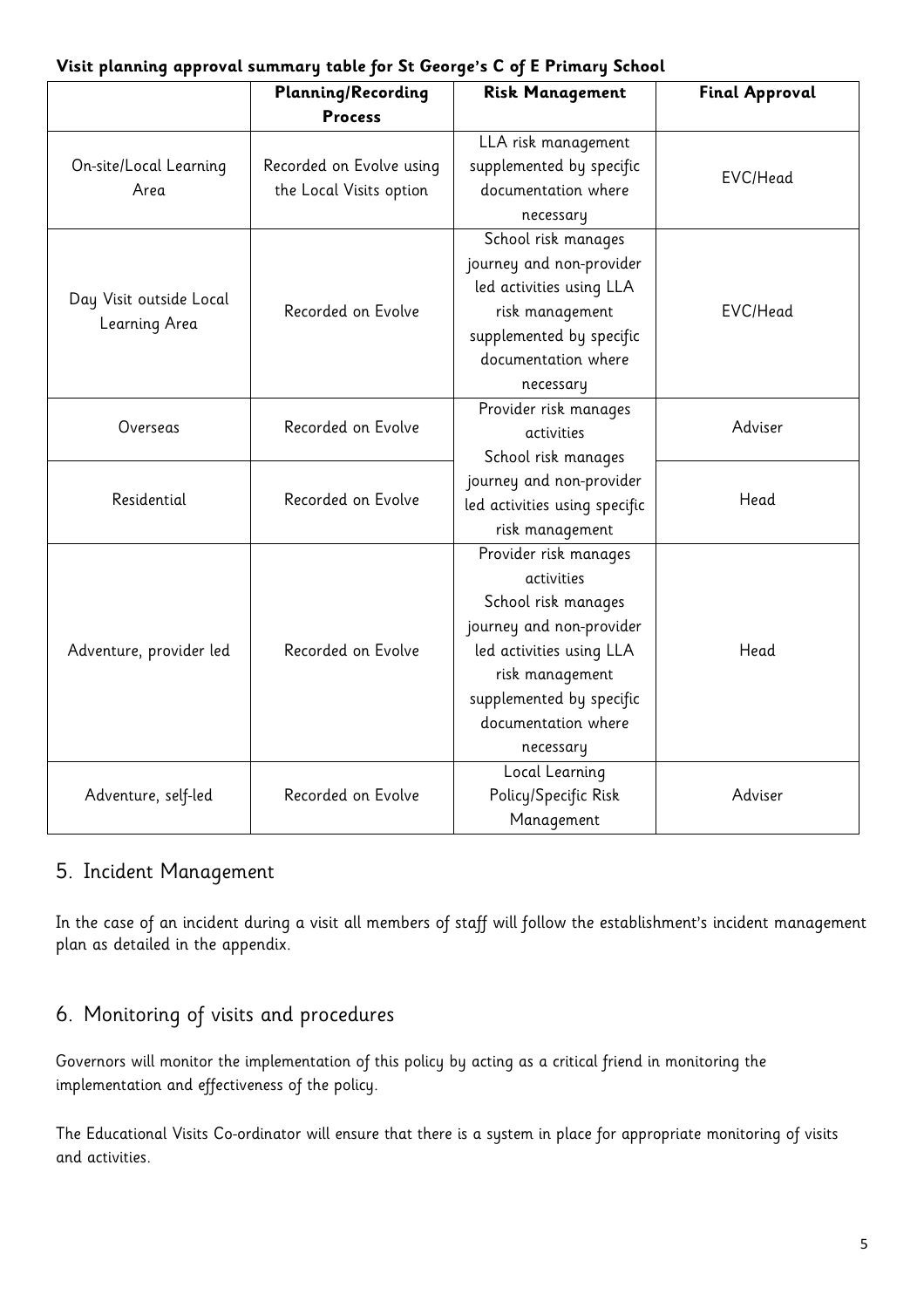# 7. Charges for Off-site Activities and Visits

Charges for educational off-site visits and adventurous activities, including charges for visits and transport, requests for voluntary contributions and remission of charges are made in line with DfE guidance. Reference should also be made to our charging and remissions policy.

# 8. Inclusion & SEND

We endorse the principles for young people of a presumption of entitlement to participate, accessibility through direct or realistic adaption or modification and integration through participation with peers.

We acknowledge that it is unlawful to treat a young person with a protected characteristic less favourably or fail to take reasonable steps to ensure that young people with protected characteristics are not placed at a substantial disadvantage without justification.

We also acknowledge that expectations of staff must be reasonable, so that what is required of them (to include a young person) is within their competence and is reasonable. Reference should also be made to our Special Educational Needs Policy.

# 9. Safeguarding

Safeguarding procedures should be considered as part of the planning process with additional consideration for residential visits. Visit Leadership Teams should:

- As part of planning, liaise with the Designated Safeguarding Lead (DSL) and other staff to identify any relevant safeguarding issues
- Have access during a visit to the DSL (or trained deputy) either directly or through the Base Contact.

Any volunteers who accompany any visit or activity will be vetted and be directly supervised by a member of staff. If they are to have significant unsupervised access to young people then an enhanced DBS disclosure will be obtained and they will undergo induction and training in their role and responsibilities as detailed in employer and school policies and local procedures. Reference should also be made to our Safeguarding Policy.

# 10. Insurance

Young people participating in visits and activities will have annual travel insurance provided under an annual Schools Journey Insurance policy (Salford SLA). Any differences to this will be notified to parents/carers as appropriate before any consent or payment is made.

# 11. Transport

Careful thought must be given to planning transport to support off-site activities and visits. Statistics demonstrate that it is more hazardous to travel to an activity than to engage in it and staff must follow any specialist guidance provided by your employer.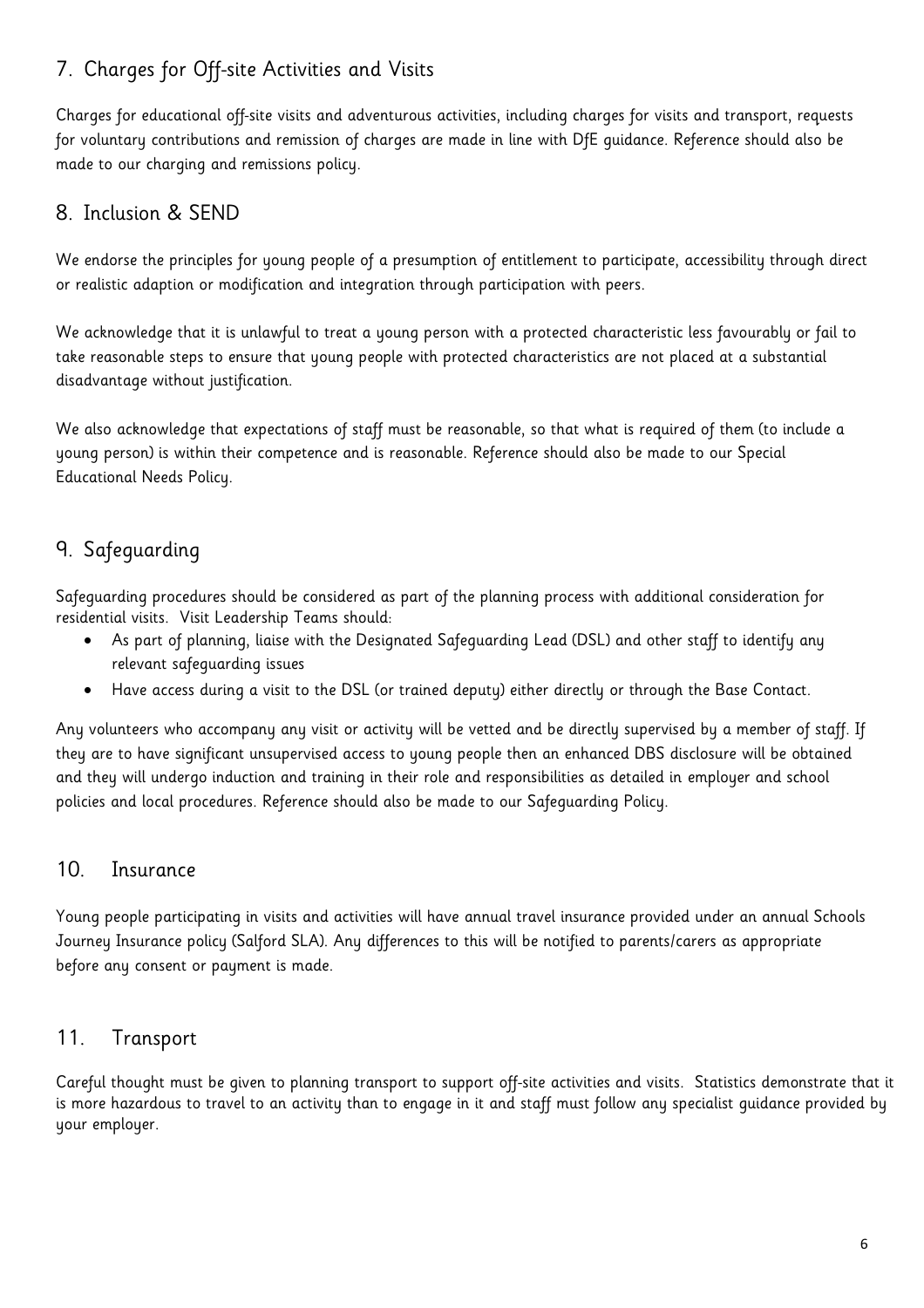# **Appendix - Local Learning Area**

#### **Boundaries**

The boundaries of the locality are shown on the attached map. This area includes the following frequently used venues: e.g.

- Salford Sports Village
- Castle Irwell Flood Basin
- Green space between the River Irwell and Littleton Road
- St Thomas' Church

We use our Local Learning Area on a regular basis for a variety of learning activities, and visit leaders are allowed to operate in this area by inputting visits on EVOLVE using the Local Learning Area option, provided they follow the below Operating Procedure.

#### **Operating Procedure for visits to the Local Learning Area**

The following are potentially significant issues/hazards within our extended locality:

- Road traffic.
- Other people / members of the public / animals.
- Losing a pupil.
- Uneven surfaces and slips, trips, and falls.
- Weather conditions.
- Activity specific issues when doing environmental fieldwork (nettles, brambles, rubbish, etc).

These are managed by a combination of the following:

- The Head, Deputy /EVC must give verbal approval before a group leaves.
- Only staff judged competent to supervise groups in this environment are approved. A current list of approved staff is maintained by the EVC and office.
- The concept and Operating Procedure of the 'Local Learning Area' is explained to all new parents when their child joins the school.
- There will normally be a minimum of two adults.
- Staff are familiar with the area, including any 'no go areas', and have practiced appropriate group management techniques.
- Pupils have been trained and have practiced standard techniques for road crossings in a group.
- Where appropriate, pupils are fully briefed on what to do if they become separated from the group.
- All remotely supervised work in the extended learning locality is done in 'buddy' pairs as a minimum.
- Pupils' clothing and footwear is checked for appropriateness prior to leaving school.
- Staff are aware of any relevant pupil medical information and ensure that any required medication is available.
- Staff will deposit in the office a list of all pupils and staff, a proposed route, and an estimated time of return.
- A school mobile is taken with each group and the office have a note of the number.
- Appropriate personal protective equipment is taken when needed (eg gloves, goggles)

#### **Road crossing procedure:**

- Use a crossing when available
- Cross in waves rather than a crocodile
- Staff are not allowed to stop traffic.
- Staff should take very extreme care if traffic stops to allow pupils to cross.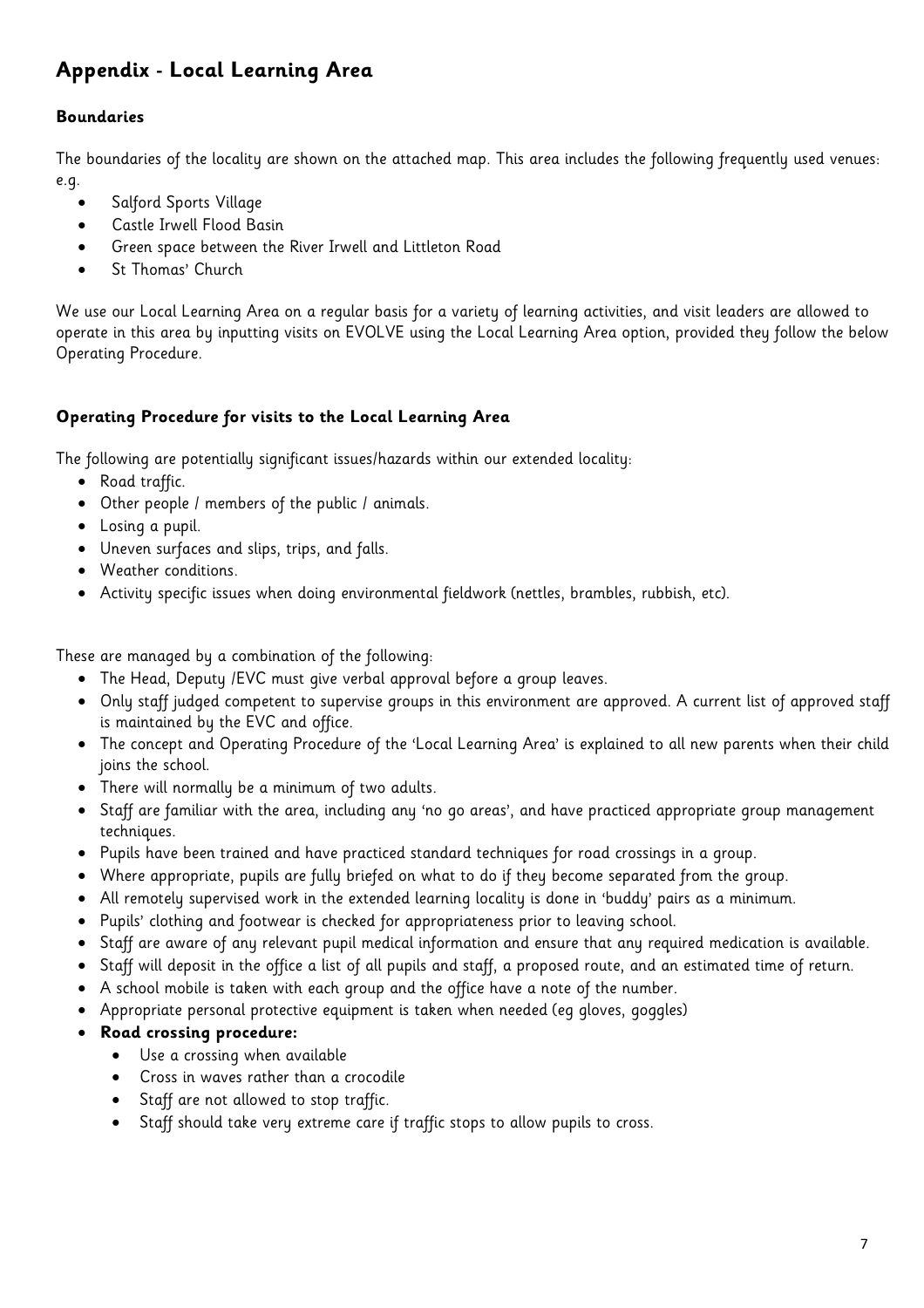#### **Operating Procedure for visits to regularly visits places which require transportation**

This area includes the following frequently used venues which require transportation to and from venue: e.g.

- **•** Riverview Primary School
- Clarendon Leisure Centre
- Broughton Leisure Centre
- Kersel Moore
- St Paul's CofE Primary School

The following are potentially significant issues/hazards within our extended locality:

- Transport to and from venues.
- Road traffic.
- Other people / members of the public / animals.
- Losing a pupil.
- Uneven surfaces and slips, trips, and falls.
- Weather conditions.
- Activity specific issues when doing environmental fieldwork (nettles, brambles, rubbish, etc).

These are managed by a combination of the following:

- Staff must complete an Evolve form prior to visiting venue/attending an event. Risks assessments for transport and the activity will need to be completed and attached (these can be found in Establishment Docs on the Evolve Resources tab).
- Only staff judged competent to supervise groups in this environment are approved. A current list of approved staff is maintained by the EVC and office.
- There will normally be a minimum of two adults.
- The school uses the same transport company for visits.
- Pupils have been trained and have practiced standard techniques for road crossings in a group.
- Where appropriate, pupils are fully briefed on what to do if they become separated from the group.
- All remotely supervised work in the extended learning locality is done in 'buddy' pairs as a minimum.
- Pupils' clothing and footwear is checked for appropriateness prior to leaving school.
- Staff are aware of any relevant pupil medical information and ensure that any required medication is available.
- Staff will deposit in the office a list of all pupils and staff, a proposed route, and an estimated time of return.
- A school mobile is taken with each group and the office have a note of the number.
- Appropriate personal protective equipment is taken when needed (eg gloves, goggles)